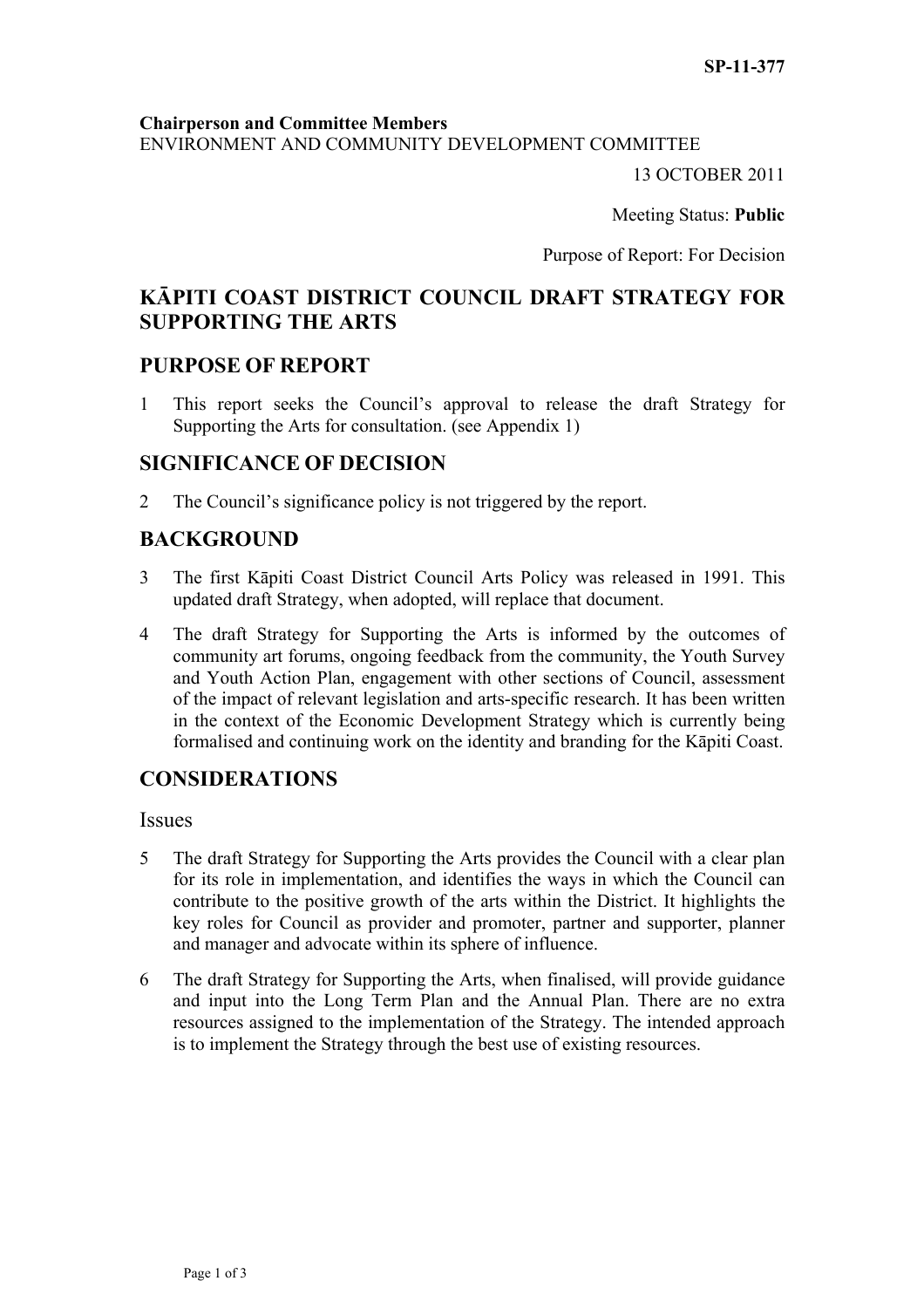- 7 The Strategy identifies key links between the growth and development of:
	- the arts and economic development;
	- the arts and civic identity; and
	- the arts and community wellbeing.

These are the drivers for the Council's role in its support of the arts.

#### Financial Considerations

8 There are no financial considerations.

# Legal Considerations

9 There are no legal considerations.

# Delegation

- 10 The Environment and Community Development Committee has the delegated authority to make a decision on this matter under:
	- *7.1 Authority to develop (within any wider existing strategic framework) policies and work programmes that support the social, economic, environmental and cultural well-being of the community. This authority encompasses the power to:* 
		- *Have oversight of all cultural, arts and heritage matters;*

# Consultation

- 11 The draft Strategy draws together many existing strands from consultation that has taken place on a number of occasions over the past few years.
- 12 Once approved, the draft Strategy for Supporting the Arts will be released for community feedback, from mid October through to November. Feedback will be specifically sought from tāngata whenua, Te Whakaminenga o Kāpiti, young people, arts funders, and existing arts groups and organisations. It is intended that the consultation process be aimed at refining the strategy, obtaining views on the relative priorities, and assessing community contribution to achieve the implementation actions.

#### Policy Implications

- 13 The new Strategy will replace the 1991 Arts Policy.
- 14 The Strategy will be supported by specific arts policies to be developed, including a Public Art in Public Places policy, a Film Friendly Policy, an Arts Endowment Policy and other arts policies as required and approved.